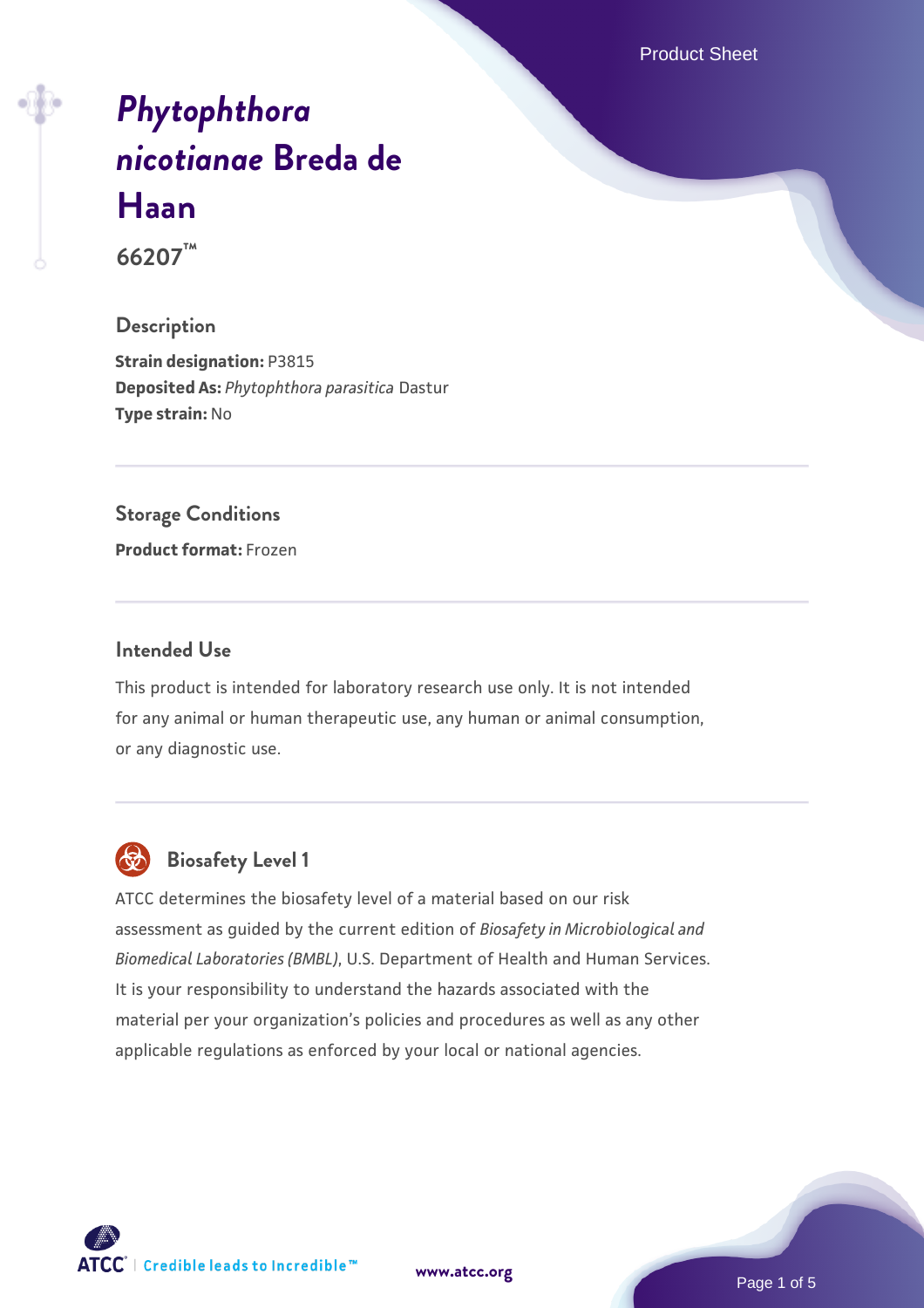## **[Phytophthora nicotianae](https://www.atcc.org/products/66207) [Breda de Haan](https://www.atcc.org/products/66207)** Product Sheet **66207**

ATCC highly recommends that appropriate personal protective equipment is always used when handling vials. For cultures that require storage in liquid nitrogen, it is important to note that some vials may leak when submersed in liquid nitrogen and will slowly fill with liquid nitrogen. Upon thawing, the conversion of the liquid nitrogen back to its gas phase may result in the vial exploding or blowing off its cap with dangerous force creating flying debris. Unless necessary, ATCC recommends that these cultures be stored in the vapor phase of liquid nitrogen rather than submersed in liquid nitrogen.

# **Certificate of Analysis**

For batch-specific test results, refer to the applicable certificate of analysis that can be found at www.atcc.org.

# **Growth Conditions**

**Medium:**  [ATCC Medium 343: V8 juice agar](https://www.atcc.org/-/media/product-assets/documents/microbial-media-formulations/3/4/3/atcc-medium-0343.pdf?rev=fbf48fa24e664932828269db1822ab12) **Temperature:** 24°C

# **Material Citation**

If use of this material results in a scientific publication, please cite the material in the following manner: *Phytophthora nicotianae* Breda de Haan (ATCC 66207)

## **References**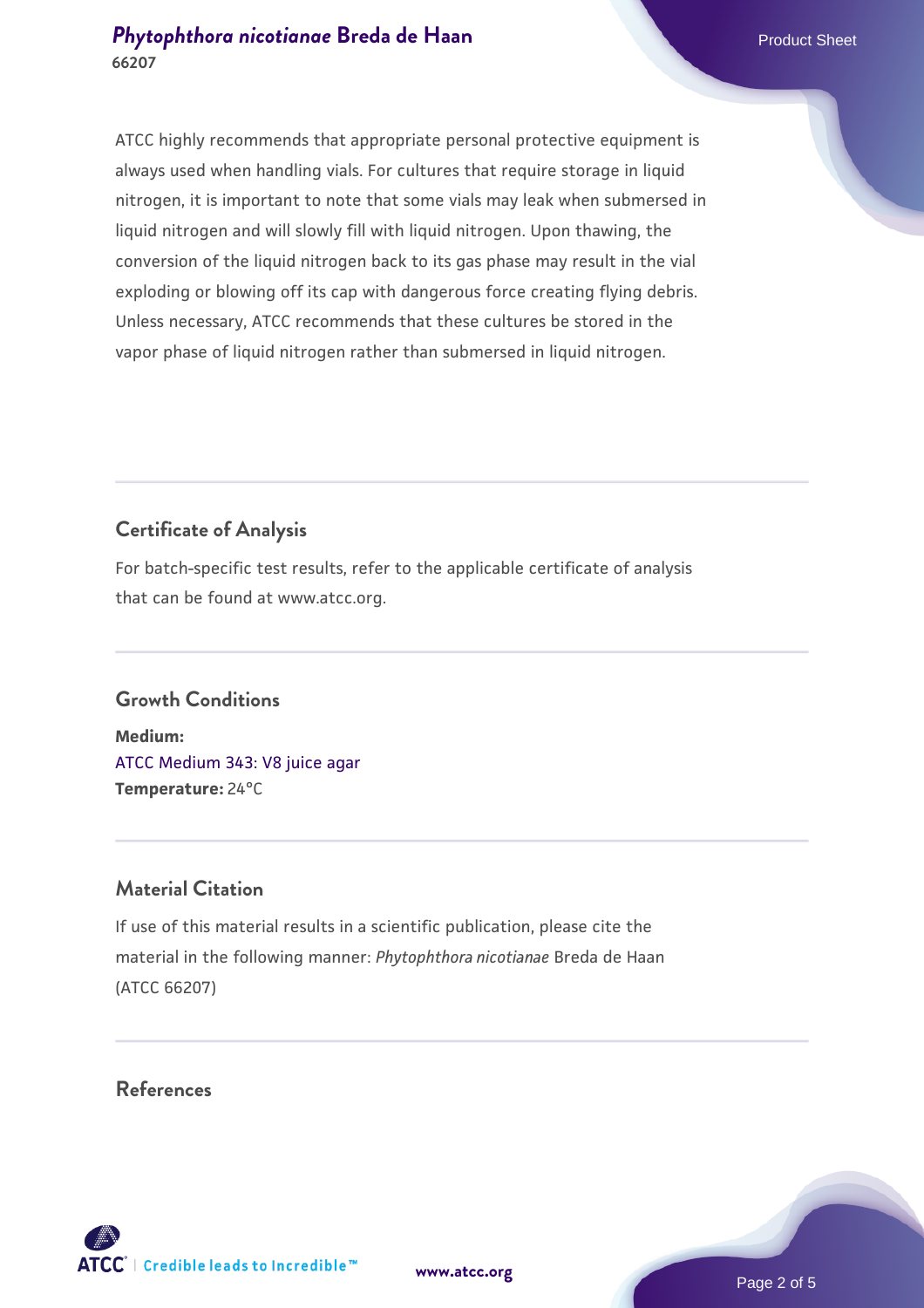# **[Phytophthora nicotianae](https://www.atcc.org/products/66207) [Breda de Haan](https://www.atcc.org/products/66207)** Product Sheet **66207**

References and other information relating to this material are available at www.atcc.org.

#### **Warranty**

The product is provided 'AS IS' and the viability of ATCC<sup>®</sup> products is warranted for 30 days from the date of shipment, provided that the customer has stored and handled the product according to the information included on the product information sheet, website, and Certificate of Analysis. For living cultures, ATCC lists the media formulation and reagents that have been found to be effective for the product. While other unspecified media and reagents may also produce satisfactory results, a change in the ATCC and/or depositor-recommended protocols may affect the recovery, growth, and/or function of the product. If an alternative medium formulation or reagent is used, the ATCC warranty for viability is no longer valid. Except as expressly set forth herein, no other warranties of any kind are provided, express or implied, including, but not limited to, any implied warranties of merchantability, fitness for a particular purpose, manufacture according to cGMP standards, typicality, safety, accuracy, and/or noninfringement.

#### **Disclaimers**

This product is intended for laboratory research use only. It is not intended for any animal or human therapeutic use, any human or animal consumption, or any diagnostic use. Any proposed commercial use is prohibited without a license from ATCC.

While ATCC uses reasonable efforts to include accurate and up-to-date information on this product sheet, ATCC makes no warranties or representations as to its accuracy. Citations from scientific literature and patents are provided for informational purposes only. ATCC does not warrant





Page 3 of 5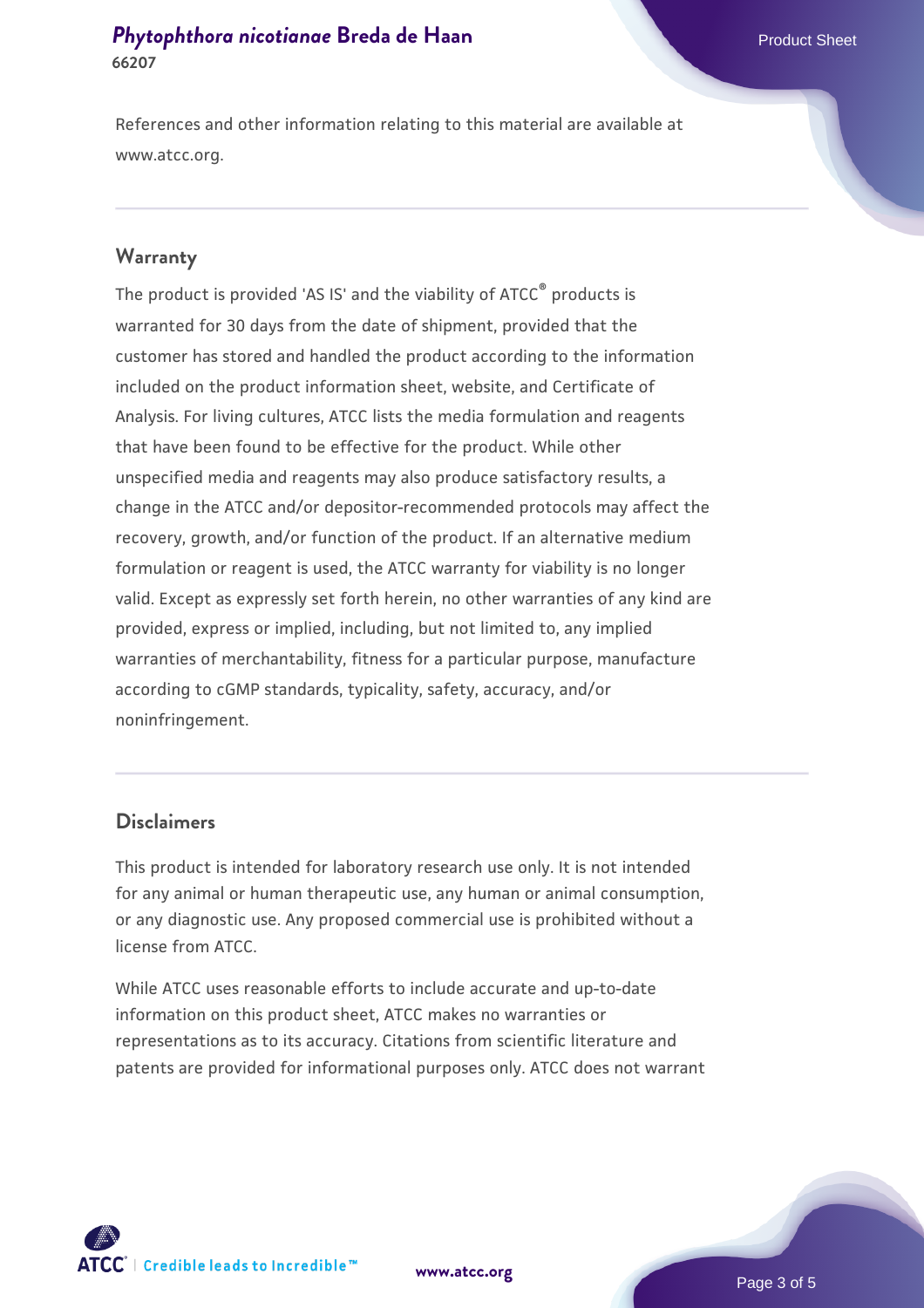that such information has been confirmed to be accurate or complete and the customer bears the sole responsibility of confirming the accuracy and completeness of any such information.

This product is sent on the condition that the customer is responsible for and assumes all risk and responsibility in connection with the receipt, handling, storage, disposal, and use of the ATCC product including without limitation taking all appropriate safety and handling precautions to minimize health or environmental risk. As a condition of receiving the material, the customer agrees that any activity undertaken with the ATCC product and any progeny or modifications will be conducted in compliance with all applicable laws, regulations, and guidelines. This product is provided 'AS IS' with no representations or warranties whatsoever except as expressly set forth herein and in no event shall ATCC, its parents, subsidiaries, directors, officers, agents, employees, assigns, successors, and affiliates be liable for indirect, special, incidental, or consequential damages of any kind in connection with or arising out of the customer's use of the product. While reasonable effort is made to ensure authenticity and reliability of materials on deposit, ATCC is not liable for damages arising from the misidentification or misrepresentation of such materials.

Please see the material transfer agreement (MTA) for further details regarding the use of this product. The MTA is available at www.atcc.org.

#### **Copyright and Trademark Information**

© ATCC 2021. All rights reserved. ATCC is a registered trademark of the American Type Culture Collection.

## **Revision**

**66207**

This information on this document was last updated on 2021-05-19

## **Contact Information**



**[www.atcc.org](http://www.atcc.org)**

Page 4 of 5